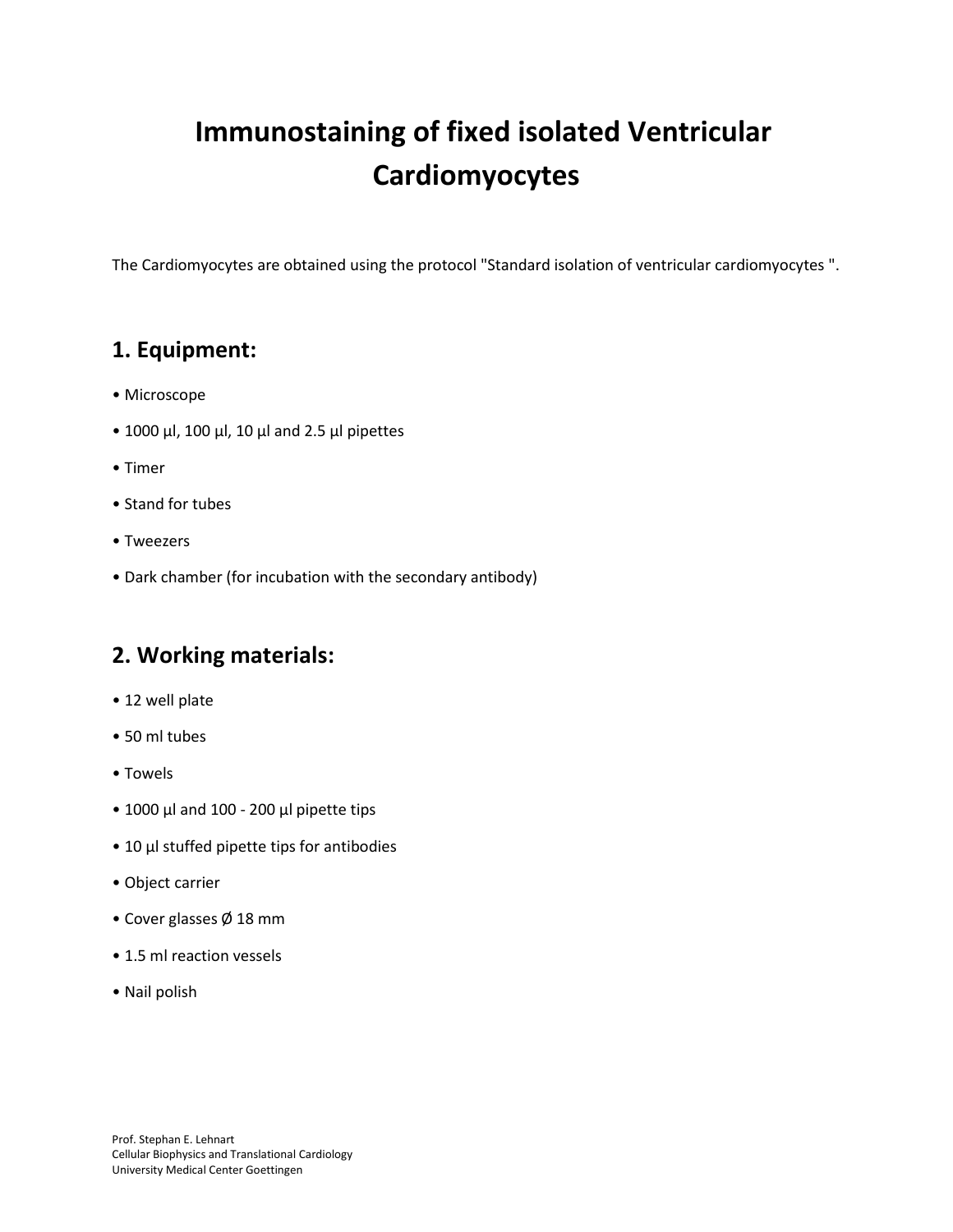### **3. Solutions:**

|                                                      | <b>Final concentration</b><br>mM (1x buffer) | MW(g/mol) | <b>Amounts for 10x Buffer</b> |
|------------------------------------------------------|----------------------------------------------|-----------|-------------------------------|
| <b>NaCl</b>                                          | 120.4                                        | 58.4      | 70.3 g                        |
| KCI                                                  | 14.7                                         | 74.6      | 11 <sub>g</sub>               |
| KH <sub>2</sub> PO <sub>4</sub>                      | 0.6                                          | 136.1     | 0.82 <sub>g</sub>             |
| Na <sub>2</sub> HPO <sub>4</sub> x 2H <sub>2</sub> O | 0.6                                          | 177.99    | 1.1 <sub>g</sub>              |
| $MgSO4 \times 7H2O$                                  | 1.2                                          | 246.5     | 3g                            |
| <b>HEPES</b>                                         | 10                                           | 238.31    | 23.83 g                       |
| $H_2O$                                               |                                              |           | 1 <sub>L</sub>                |
| pH-value                                             |                                              |           | 7.4 with NaOH                 |

#### **Stock solution - 10x Perfusion buffer (1 L)**

#### **Working solution - 1x Perfusion buffer (500 ml)**

|                      | <b>Final concentration</b><br>mM (1x buffer) | MW(g/mol) | <b>Amounts for 1x Buffer</b> |
|----------------------|----------------------------------------------|-----------|------------------------------|
| 10X Perfusion buffer |                                              |           | 50 ml                        |
| NaHCO <sub>3</sub>   | 4.6                                          | 84        | 0.195 g                      |
| Taurine              | 30                                           | 125.1     | 1.875 g                      |
| <b>BDM</b>           | 10                                           | 101.1     | 0.5 <sub>g</sub>             |
| Glucose              | 5.5                                          | 180.2     | 0.5 <sub>g</sub>             |
| $H_2O$               |                                              |           | Up to 500 ml                 |
| pH-value             |                                              |           | 7.4                          |

#### **Coating cover glasses with laminin**

Laminin stock solution (2 mg / ml)

18 mm or 24 mm cover glasses require 2 μl of stock solution

Spread the 2 μl on cover glass generously using a pipette tip.

#### **4% paraformaldehyde (PFA) in 1x PBS (100 ml)**

|                        | <b>Stock Concentration</b> | <b>Final concentration</b> | <b>Amounts</b>  |
|------------------------|----------------------------|----------------------------|-----------------|
| Paraformaldehyde (PFA) | 100%                       | 4%                         |                 |
| 10X PBS, pH 7.4        | 10X                        | 1Х                         | $10 \text{ ml}$ |
| H <sub>2</sub> O       |                            |                            | Up to 100 ml    |

**PFA is toxic, storage at -20 ° C. Please refer to the detailed log "Production 4% PFA"!**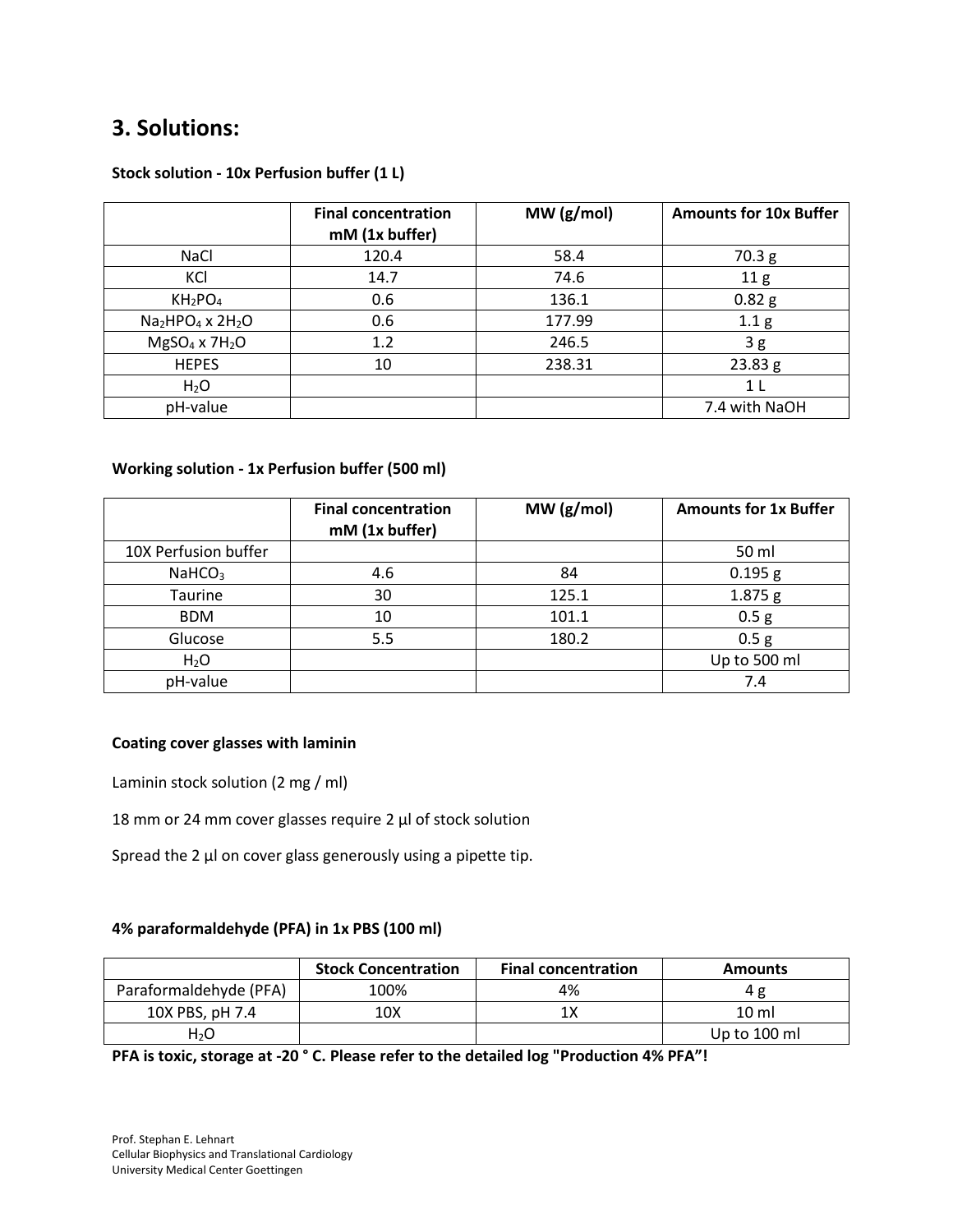**• Defrost 4% PFA for 1 h at 4 °C. If after thawing white flakes are still in the Solution, then do not use the PFA (the pH value is not correct). Do not freeze the PFA then store it for longer than 1 day at 4 °C.**

#### **10 % Triton X-100 in 1x PBS**

|                 | <b>Stock Concentration</b> | <b>Final concentration</b> | <b>Amounts</b> |
|-----------------|----------------------------|----------------------------|----------------|
| Triton X-100    | 100%                       | 10%                        | . ml           |
| $1x$ PBS pH 7.4 |                            |                            | Up to 10 ml    |

#### **Blocking buffer**

|                             | <b>Stock Concentration</b> | <b>Final concentration</b> | <b>Amounts</b> |
|-----------------------------|----------------------------|----------------------------|----------------|
| 10 % Triton X-100 in 1x PBS | 10%                        | 0.2%                       | $1 \text{ ml}$ |
| BCS (Bovine calf serum)     | 100%                       | $10 \mathrm{m}$            | 5 ml           |
| $1x$ PBS pH 7.4             |                            |                            | Up to 50 ml    |

**Always prepare buffer fresh, store up to 2 days in fridge.** 

**1x PBS, pH 7.4** (for washing the cells) - purchased solution

**Mounting Medium with or without DAPI** - purchased solution

**Prolong Gold Antifade reagent (Invitrogen)**

**Cat #P36934 (without DAPI)**

**Cat #P36935 (with DAPI)**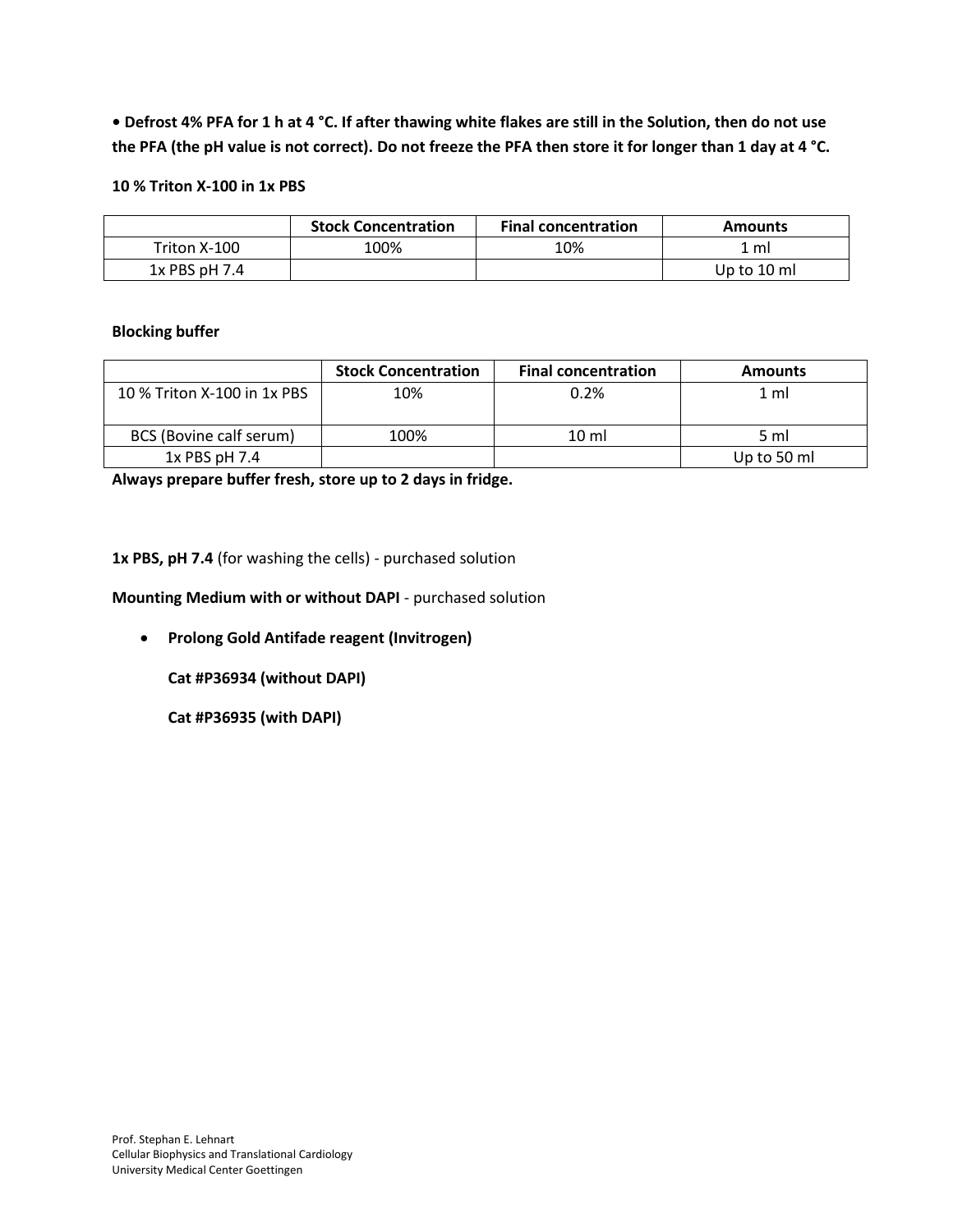### **4. Protocol:**

#### **!! Caution: The cells, whether live or already fixed, must never be allowed to dry in this protocol.**

#### **4.1. Prepare the 12 well plate (at room temperature)**

- Add the appropriate number of  $\varnothing$  18 mm cover glasses into the 12 well plate
- Before the cells are placed on the cover glass, the cover glass must be coated with laminin
- Apply 2 μl of laminin
- Distribute the laminin with a pipette tip on the cover glass

• Incubate for 15 - 30 min (This is an indication from the manufacturer, an incubation time is advantageous for the immunostaining)

#### **4.2. Plate cells on cover glass (at room temperature)**

After the optical evaluation of the cells and setting the right optical Cell density (see protocol: "Standard isolation of ventricular cardiomyocytes")

- Add 200 μl of cell suspension to each 18 mm laminated glass. !! Attention: only use 1 ml pipette tips
- !! Caution: Do not run the cell suspension over the top of the lid
- Let the cells settle for 10-30 min

• !! Caution: Do not displace the plate so that the cells settle at rest and adhere to the cover glass surface using the laminin.

#### **4.3. Fixation of cells and blocking (at room temperature)**

- Add 500 μl Perfusion Buffer per well
- Aspirate 700 μl (200 μl Cell suspension + 500 μl Perfusion buffer)
- Carefully apply (do not disturb cells) with 1 ml pipette, 3 drops of 4% PFA / well (Wait 5 min)
- Add 500 μl blocking buffer per cover glass / well with a pipette to the cells
- Remove the remaining solution completely (keeping the plate slightly at an angle)
- Add 500 μl of fresh blocking buffer per cover glass / well to the cells

The cells are now blocked, i.e All nonspecific binding sites are occupied by the BCS. This blocking prevents nonspecific binding of the antibodies and the background signal is reduced.

• Incubate in blocking buffer for at least 1 h (RT) to overnight (If overnight, then store the plate at 4 ° C)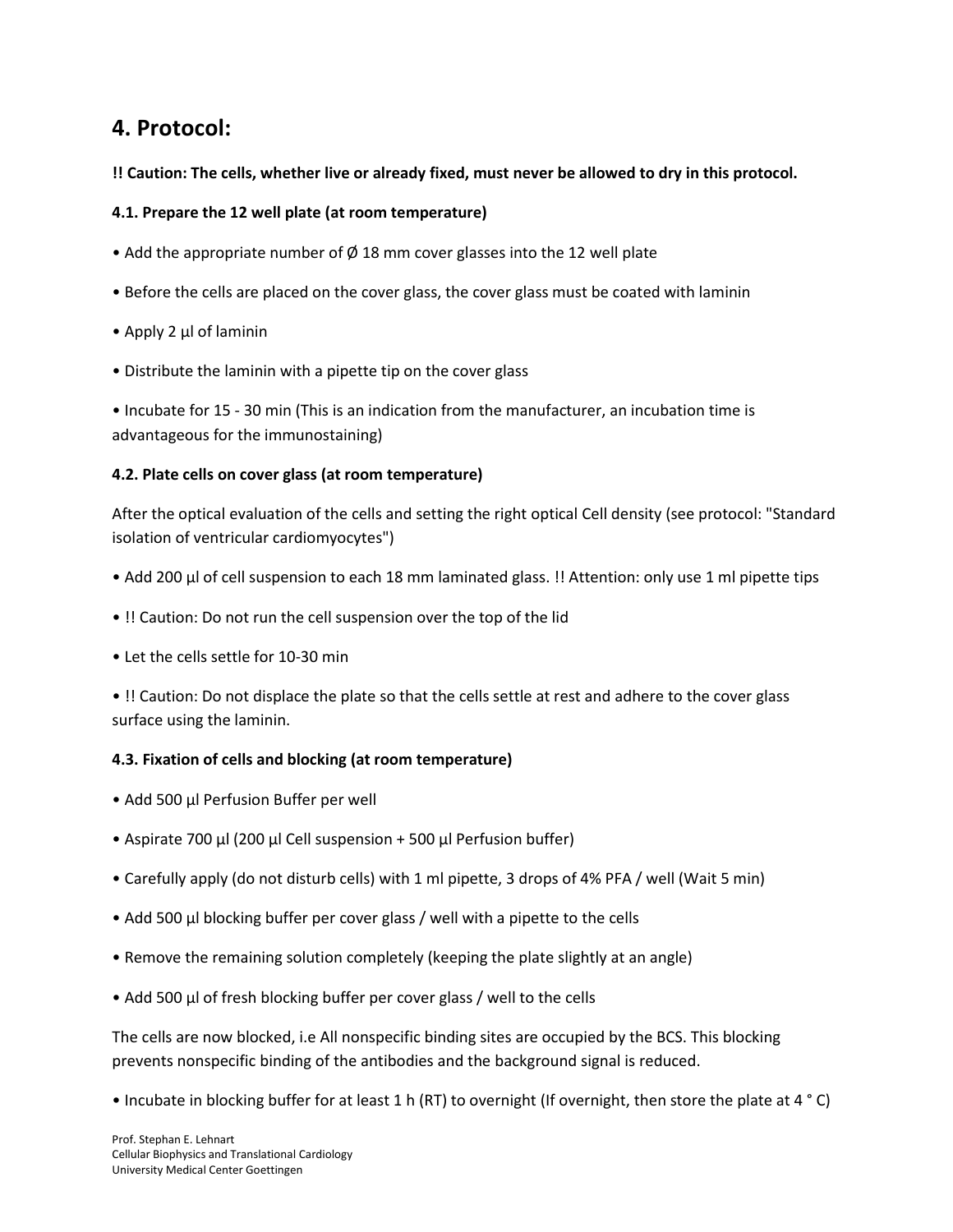#### **4.4. Incubation with primary antibody (at 4 ° C)**

- Dilution of primary antibodies:
	- $\Rightarrow$  Check table "primary Antibody list"
	- $\Rightarrow$  The antibody is diluted in blocking buffer
- 500 μl per cover glass / well
- Completely remove the buffer (blocking buffer) from the well (hold the plate at an angle)
- Carefully apply the diluted antibody to the cells
- Incubate with the primary antibody overnight at 4 ° C

#### **4.5. Washing with Blocking Buffer (at room temperature)**

- Remove the supernatant completely from the well (plate at angle)
- Wash (2x) twice for about 1 min with 500 μl blocking buffer and immediately remove it
- Wash 1x for 10 min with 500 μl blocking buffer

#### **4.6. Incubation with secondary antibody (at room temperature, in the dark)**

- Dilution of primary antibodies:
	- $\Rightarrow$  Check table "secondary Antibody list"
	- $\Rightarrow$  The antibody is diluted in blocking buffer
- 500 μl per cover glass / well
- Completely remove the buffer (Primary antibody) from the well (hold the plate at an angle)
- Carefully apply the diluted antibody to the cells
- Incubation with the secondary antibody for 2 3 h (in the dark)

#### **4.7. Washing with PBS (at room temperature)**

- Remove the supernatant completely from the well
- Wash twice for about 1 min with 500 μl of 1x PBS, immediately remove it (hold the plate at an angle)
- Wash 1x for 10 min with 500 μl of 1x PBS, the wash cycle can be extended to 30 minutes
- This supernatant does not have to be removed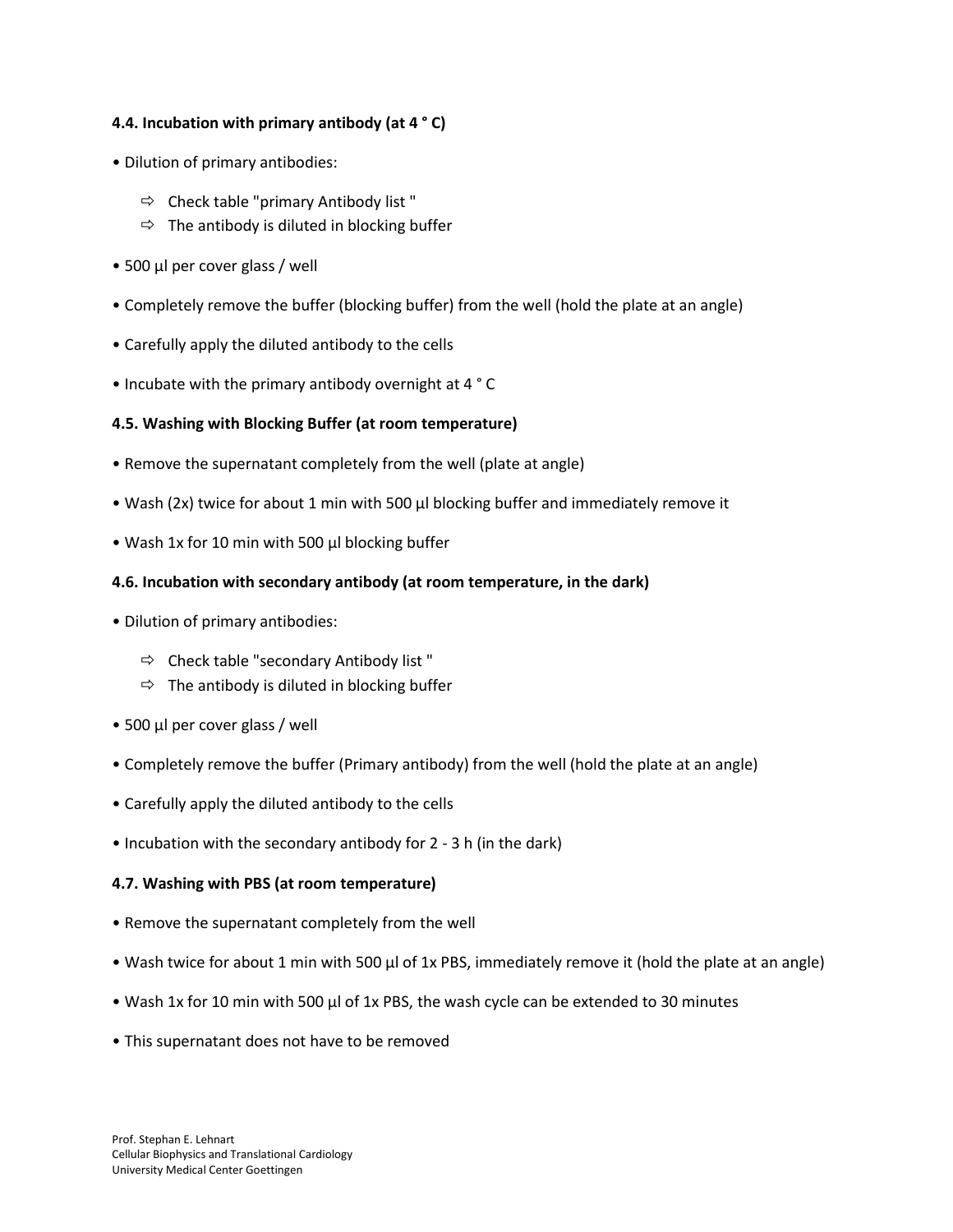#### **4.8. Mount cells (at room temperature)**

Fetch Mounting medium in time from the freezer, approx. 15 min before

• Label the slide (with date, primary and secondary Antibodies, specimen slides, possibly different dilutions)

- Place 1 drop of mounting medium on the slides for each cover glass
- Using tweezers, gently remove the cover glass from the 1x PBS
- Carefully drain the remaining liquid on a cloth

• Place cover glass containing the cells on the slide with the mounting medium, cells must be facing mounting medium

(Try to avoid air bubbles by placing at an angle and slowly lowering cover glass unto slide)

- Place the slides back into the darkroom and let them dry overnight
- !! Attention: do not dry at 4 ° C, the mounting medium will not harden
- On the next day, seal the cover glass edge with nail varnish
- Stored samples at 4 ° C